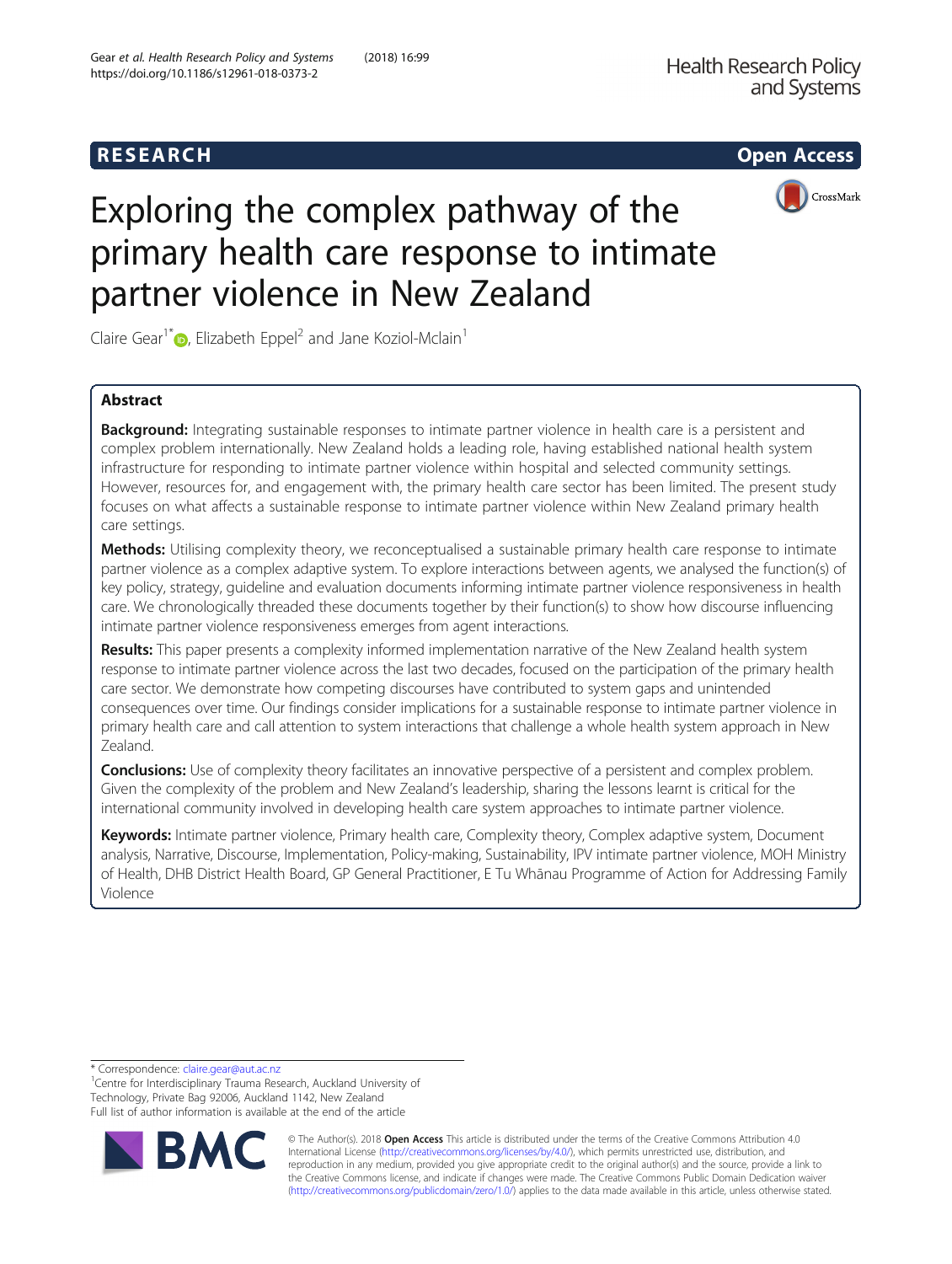# Background

Primary health care provides opportunity to disrupt the causes of ill-health, including issues that traditionally fall outside of the health sector such as intimate partner violence  $(IPV)^1$  $(IPV)^1$  [1]. Internationally, the health response to violence is now situated within a public health framework focused on preventing and mitigating the health consequences of violence [[2](#page-10-0)]. Primary health care is recognised as a setting uniquely positioned to respond to those experiencing violence, being an entry point into the health system and a first, or only, point of contact with professionals who can facilitate access to specialist care and support [\[3](#page-10-0)]. International guidelines strongly recommend primary health care be prioritised for IPV workforce training and service delivery. Health care professionals should, at a minimum, be able to provide a first-line response to those experiencing IPV, including facilitating disclosure, offering support and referral, providing medical treatment and follow-up care, and documenting evidence [[3\]](#page-10-0). However, integrating sustainable and effective responses to IPV in practice has proven challenging across health systems and settings, often being referred to as a 'complex' or 'wicked' problem [\[4](#page-10-0)–[6](#page-10-0)]. New Zealand has been an international leader on family violence responsiveness in health care via its Violence Intervention Programme [[7\]](#page-10-0). Infrastructure supporting effective responses to IPV and child abuse and neglect has successfully been implemented within hospital and selected community settings [[8\]](#page-10-0). Yet, similar engagement within primary health care has been limited [[5\]](#page-10-0). Utilising complexity theory, we explored what affects a sustainable response to IPV in New Zealand primary health care settings.

General practice in New Zealand is largely autonomous from public governance [[9\]](#page-10-0). Under New Zealand's policy settings, general practices receive public funding from the Ministry of Health (MOH) distributed via the District Health Board (DHB) to their regional Primary Health Organisation under service agreements. In 2016, there were 20 DHBs, 32 Primary Health Organisations and 1013 general practices [\[10\]](#page-10-0). Aside from funding primary health care services, DHBs are also responsible for the provision of hospital care and some public health and community services [\[11\]](#page-10-0). MOH funds the Violence Intervention Programme through individual contracts with each DHB [[12\]](#page-10-0) (for more detail on the New Zealand health system see [[11](#page-10-0)]).

Complexity theory facilitates an innovative perspective of complex problems by focusing on the interaction between system elements, rather than studying them in isolation [\[13](#page-10-0)]. Instead of providing a prescribed methodology, complexity theory offers numerous concepts, which can be combined in different ways and alongside different theoretical models, to view complex problems in different manners [[14](#page-10-0), [15](#page-10-0)]. With increasing application in health care, complexity theory is often used to reframe health care systems as complex adaptive systems [[15](#page-10-0), [16](#page-10-0)]. Complex adaptive systems are made up of many diverse system agents (i.e. individuals or collectives involved in the system) constantly in interaction with, and adapting to, one another. Repeated patterns of agent interaction lead to spontaneous new behaviours (self-organisation) and the emergence of new system structures [\[17\]](#page-10-0).

The complexity of IPV emerges from the entanglement of many diverse factors that contribute to, and sustain, violence in people's lives. Similarly, the complexity of health care systems emerges from the interaction between the many diverse agents involved in health care. When these two complex systems interact, the number and diversity of interactions between agents makes it difficult to predict how things will unfold. Despite good intentions, agent interactions may generate unintended effects that challenge effective and sustainable practices [\[17](#page-10-0)]. Utilising complexity theory as a research methodology allows us to explore the interactions between the continuously changing inputs, relationships, outcomes and consequences involved in responding to IPV in health care settings  $[18]$  $[18]$ . The concept of a sustainable health care response to IPV evolves into a constantly emerging phenomenon generated by patterns of interaction between agents. This approach is fundamentally useful in calling attention to influences, known or unknown, that affect sustainable responses to IPV over time [[19](#page-10-0)].

In this paper, we demonstrate the potential for a complexity-led approach to open new ways of thinking about, and responding to, complex problems. We trace the implementation pathway of the New Zealand health care system response to IPV across two decades, focused on the participation of the primary health care sector (Table [1](#page-2-0)). We demonstrate how discourse influencing IPV responsiveness emerges from agent interactions, contributing to system gaps and unintended consequences. We call attention to agent interactions that challenge the implementation and sustainability of a health system response to IPV across secondary and primary health care. Our findings are presented within a chronological narrative of implementation.

## Methods

Utilising complexity theory, we viewed a sustainable response to IPV as a complex adaptive system to focus on the interaction between agents and how they communicate within the system  $[18]$  $[18]$ . We viewed discourse as a complex adaptive system, where dynamic patterns of agent interaction self-organise into routinised ways of interacting, generating discourse phenomena [\[20](#page-10-0), [21](#page-10-0)]. Put more simply, meaning is generated by the interaction between agents. From this perspective, discourses are not static but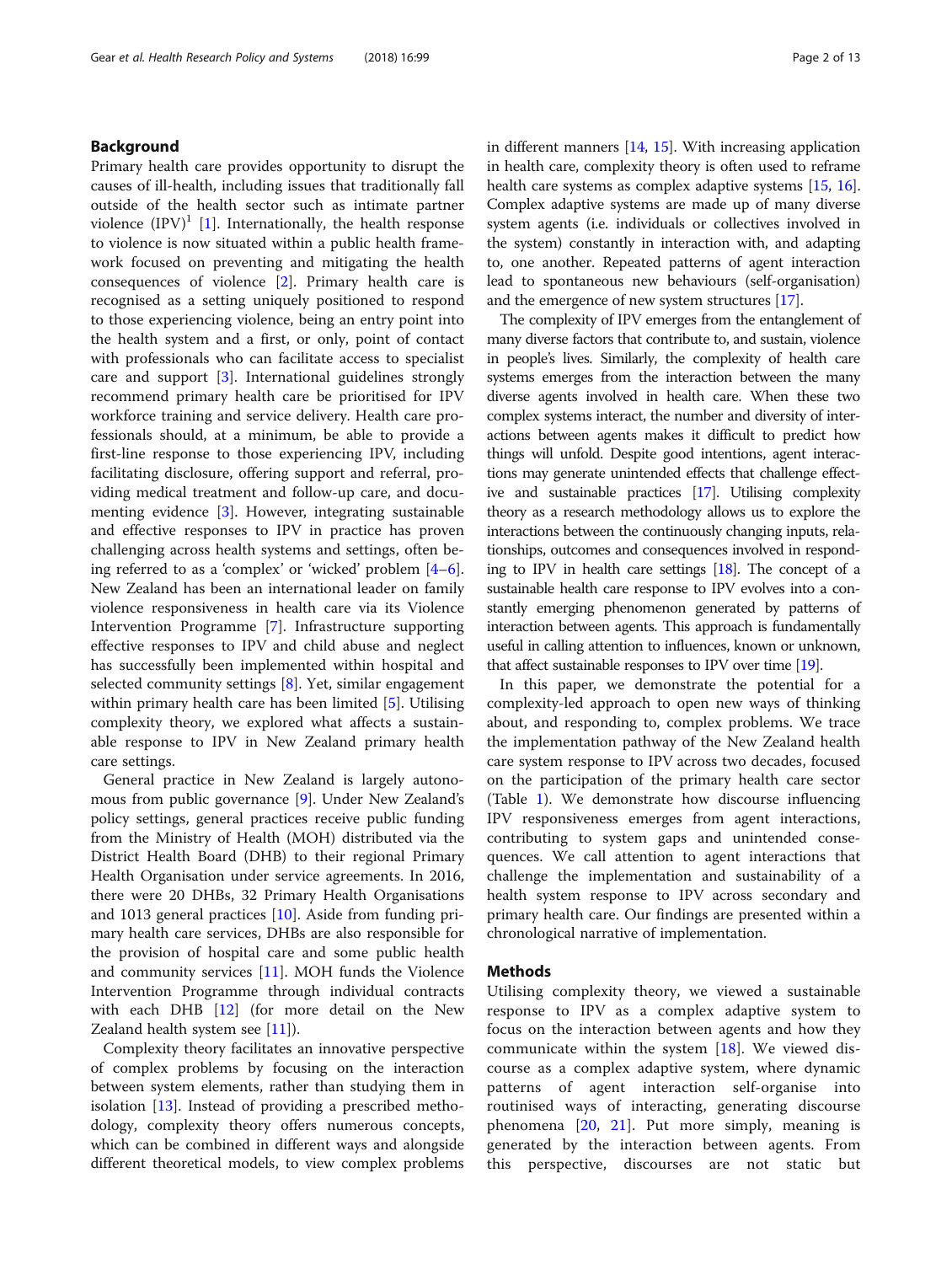# <span id="page-2-0"></span>Table 1 Timeline \*

|      | <b>IQUIE I</b> IMICING                                                                                                                                                                                                                                       |
|------|--------------------------------------------------------------------------------------------------------------------------------------------------------------------------------------------------------------------------------------------------------------|
| 1995 | First protocol supporting general practitioner responsiveness developed and tested                                                                                                                                                                           |
| 1996 | Government statement of policy on family violence released                                                                                                                                                                                                   |
| 1998 | Ministry of Health releases first family violence quidelines (October)                                                                                                                                                                                       |
| 1999 | Death of Riri-o-te-Rangi James Whakaruru (April)                                                                                                                                                                                                             |
|      | 5th Labour Government elected (centre-left) (September)                                                                                                                                                                                                      |
| 2000 | Investigation findings into the death of Riri-o-te-Rangi James Whakaruru released (June)                                                                                                                                                                     |
|      | New Zealand Health Strategy released with an objective on interpersonal violence (December)                                                                                                                                                                  |
|      | Ministry of Health Family Violence Intervention Project commences (November)                                                                                                                                                                                 |
| 2001 | Ministry of Health releases first Primary Health Care Strategy (February)                                                                                                                                                                                    |
|      | Ministry of Health introduces the Family Violence Intervention Project (October)                                                                                                                                                                             |
|      | District Health Boards established (December)                                                                                                                                                                                                                |
| 2002 | Pilot testing of the Family Violence Intervention Project begins within four hospital settings (April)                                                                                                                                                       |
|      | Ministry of Social Development launches first Family Violence Prevention Strategy (February)                                                                                                                                                                 |
|      | Ministry of Health publishes Family Violence Intervention Guidelines (September)                                                                                                                                                                             |
|      | Royal New Zealand College of General Practitioners declines to endorse the Family Violence Intervention Guidelines                                                                                                                                           |
| 2003 | Royal New Zealand College of General Practitioners publishes 'Recognising and responding to intimate partner violence' resource (June)                                                                                                                       |
| 2004 | Centre for Interdisciplinary Trauma Research publishes baseline Family Violence Intervention Project evaluation report (November)                                                                                                                            |
| 2005 | Cross-government Taskforce for Action on Violence within Families established (June)                                                                                                                                                                         |
|      | Centre for interdisciplinary Trauma Research identifies gap for a primary health care response to family violence                                                                                                                                            |
| 2007 | Family Violence Intervention Project concludes pilot testing                                                                                                                                                                                                 |
|      | Ministry of Health Violence Intervention Programme launched                                                                                                                                                                                                  |
| 2008 | 5th National Government elected (centre-right) (November)                                                                                                                                                                                                    |
|      | Ministry of Health funds development and pilot testing of primary health care evaluation tool (November)                                                                                                                                                     |
| 2010 | Ministry of Health provides Violence Intervention Programme funding to improve responsiveness to Mãori                                                                                                                                                       |
|      | Centre for Interdisciplinary Trauma Research makes the primary health care evaluation tool freely available (July)                                                                                                                                           |
| 2012 | Centre for Interdisciplinary Trauma Research publishes primary health care evaluation tool development methods and findings, conducts a<br>follow-up evaluation of pilot sites and hosts a national primary health care responsiveness network meeting (May) |
| 2013 | The Taskforce for Action on Violence within Families Māori Group publishes E Tu Whānau (May)                                                                                                                                                                 |
| 2014 | Family Violence Death Review Committee publishes the Fourth Annual Report (June)                                                                                                                                                                             |
|      | Ministerial Group established alongside cross-government package to reduce family violence (July)                                                                                                                                                            |
| 2016 | Family Violence Death Review Committee publishes the Fifth Annual Report (February)                                                                                                                                                                          |
|      | The Royal College of New Zealand General Practitioners declines to endorse refreshed Ministry of Health guidelines (March)                                                                                                                                   |
|      | Ministry of Health publishes a revised health care strategy (April)                                                                                                                                                                                          |
|      | Ministry of Health publishes refreshed family violence assessment and intervention quidelines (June)                                                                                                                                                         |
|      | The Royal College of General Practitioners publish revised quality standards for general practice (September)                                                                                                                                                |
|      | Centre of Interdisciplinary Trauma Research publishes primary health care follow-up evaluation findings                                                                                                                                                      |
| 2017 | The Ministerial Group publishes two frameworks for a common and consistent approach to family violence across agencies (June)                                                                                                                                |

(\*Events in bold; month included where known)

continuously emerge from agent interactions; what may be understood in one context may mean something different in another. These discourses simultaneously shape individual and organisational values and identity and block other ways of knowing [[20,](#page-10-0) [21\]](#page-10-0). For example, a practitioner who describes IPV as a problem only for low socioeconomic groups, blocks knowledge of IPV dynamics for middle and high socioeconomic groups.

A complexity-led discourse analysis allows deeper insights into how diverse agents interact to identify, define and prioritise IPV, both collectively and individually, producing a much more nuanced understanding of the discourses at play. It also calls attention to multiple opportunities to effect system change by strategically influencing agent interactions [\[21\]](#page-10-0). In this study, we chose to analyse documents as they provide a static representation of discourse,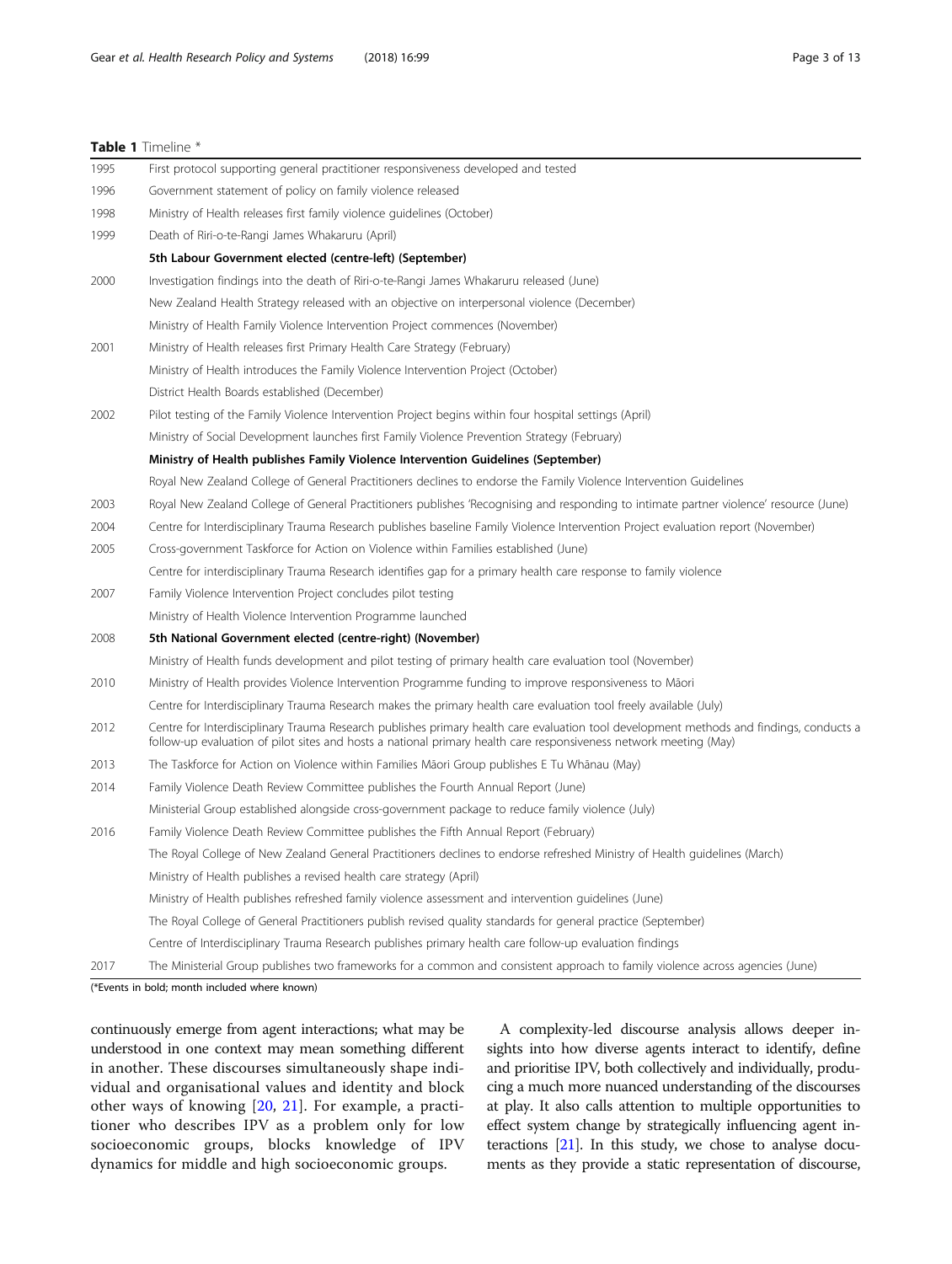representing a specific understanding of an issue at a point in time [\[18](#page-10-0), [22](#page-10-0)]. To access discourses, we analysed the function of key policy, strategy, guideline and evaluation documents. Focusing on the function of the documents, rather than the specific content, provides an understanding of how various system agents position and manipulate health policies shaping a system's primary health care response to IPV [\[21](#page-10-0), [23](#page-10-0)]. In this paper, rather than naming and describing discourses, we map out how discourses have self-organised into a stabilised pattern that constrains primary health care participation in the health system response to family violence. We demonstrate how numerous competing discourses have contributed to system gaps and unintended consequences over time. Further detail on our methodological approach can be found elsewhere [[18\]](#page-10-0).

# Data collection

Beginning with easily identifiable documents (e.g. the New Zealand Health Strategy), we applied a snowball method to source documents connected to contexts in which the document was produced. One document could lead to a variety of other documents and discourses offering an infinite view of system connectedness. We collected data to achieve saturation within the boundaries of this study. Most documents were sourced online through libraries and the Google search engine, hardcopy documents were sourced from the New Zealand Family Violence Clearinghouse Library and the National Library of New Zealand. We sourced 110 documents across three main fields, namely (1) New Zealand health care strategies, (2) international recommendations for addressing IPV in health care and (3) New Zealand family violence prevention and/or intervention documents. Selection was emergent and pragmatic, guided by the question 'What is the relevance of the document to the research problem and purpose?' [[24\]](#page-10-0). Documents were designated as either primary or secondary material. Primary material ( $n = 33$ ) included the most recently published version of a document directly influencing IPV responsiveness in New Zealand primary health care. Secondary material ( $n = 77$ ), not necessarily directly relevant to IPV responsiveness, provided document context, such as document purpose(s), or further information on key issues within the primary documents such as health target critique. Secondary material included commentary, research reports, websites, media releases, discussion documents, personal communications or previous versions of the selected primary document.

# Analysis

Within each group of documents, each document was analysed to identify function(s), supported by a collation of analysis questions (informed by Rapley [\[22\]](#page-10-0), Bowen [[24\]](#page-10-0), Prior [\[25\]](#page-10-0), and Shaw, Elston and Abbott [\[26](#page-10-0)]), such as 'how does the document transform our actions and interactions?' or 'how is the material called upon or manipulated?', alongside supplementary knowledge from secondary materials. Working chronologically, these documents were threaded together by their function(s) within an implementation narrative. Applying the complex adaptive system analytical lens, this process called attention to how agent interactions have self-organised to shape implementation direction, contributing to system gaps and unintended consequences. These insights were written into the narrative as it emerged, generating an implementation narrative that emphasises the complexity of implementing sustainable responses to IPV within New Zealand primary health care. For the purposes of this paper, we focus our findings on the New Zealand health care response to IPV, creating an artificial boundary that excludes possible interactions between international recommendations and the New Zealand response.

# Results

The narrative is structured to call attention to the construction and use of discourses over time, interspersed with 'events', defined as a significant occurrence that alters the system trajectory [\[27](#page-10-0), [28\]](#page-10-0).

## Constructing discourse: the 'Gardyne' protocol

The first New Zealand protocol supporting general practitioners (GPs; primary health care doctors) to respond to IPV was developed in 1995 by an Auckland-based research team who sought to promote IPV as a significant public health policy issue [[29](#page-10-0)]. The research project focused on GPs as the providers likely to first encounter signs of violence and able to provide early intervention, thereby preventing the escalation, severity and health effects of IPV [[29](#page-10-0)]. The team developed the 'Gardyne' protocol, which alongside specialist training, provided GPs with 'practical tools' for communication, recognition, disclosure, safety and referral across two interventions, namely to women (as victims) and men (as perpetrators) [[30](#page-10-0)]. The protocol was tested with 25 Auckland-based GPs but no evaluation of effectiveness was published [[29](#page-10-0)]. The team found that, unlike other issues (such as alcohol abuse), there were no resources for responding to IPV and many GPs were concerned they were working ineffectively by missing cases of IPV or intervening poorly [\[29\]](#page-10-0). Interim recommendations included disseminating and implementing the protocol within health services and over time establishing a dedicated health care service for victims of IPV [\[29\]](#page-10-0). This research project may represent the initial construction of discourse phenomena around GP responsiveness to IPV in New Zealand. The intent to integrate the protocol within health services may be understood as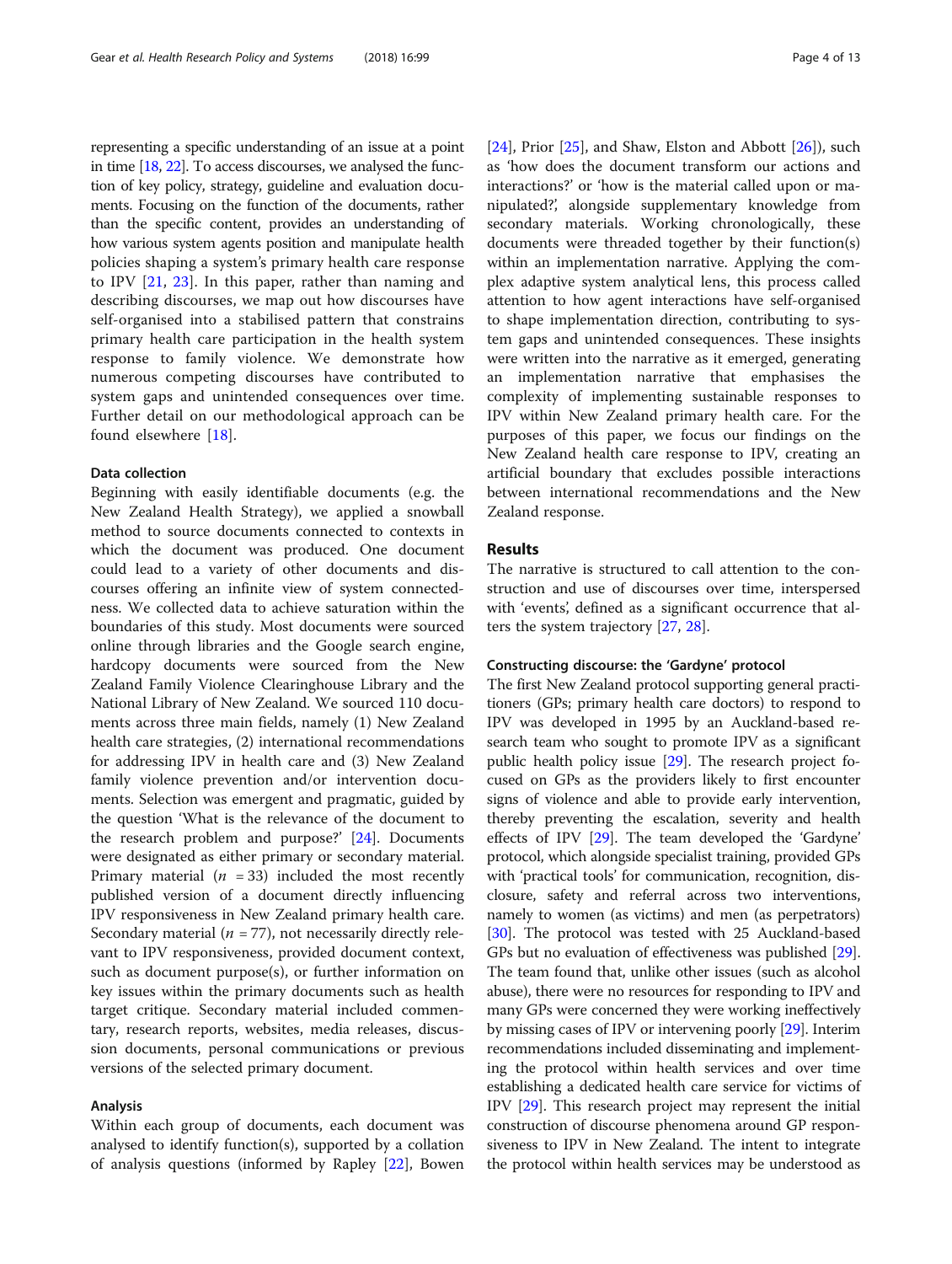a first attempt to influence primary health responsiveness to IPV from the 'bottom-up' (i.e. GP developed). However, the impact of this research remains unclear, suggesting interactions with other health system agents were blocked.

#### Formalising discourse: establishing policy and guidelines

In 1996, New Zealand released a Government Statement of Policy on Family Violence, actioning the 1994 New Zealand Crime Prevention Strategy priority to reduce the incidence of family violence [\[31](#page-10-0)]. The Statement functioned to set a common policy approach for all government agencies involved in responding to family violence [[32](#page-10-0), [33](#page-10-0)]. As intended, the Statement principles formed the core of the health system response to family violence, adapted by the MOH for the first government-led health care family violence guidelines published in 1998 [[32,](#page-10-0) [34](#page-10-0)].

Prior to the 1998 guidelines, health care responses had been ad hoc and largely focused on child abuse and neglect [[34\]](#page-10-0). The 1998 guidelines represented a development phase of the health system response to family violence, functioning as a first policy step toward coordinated and consistent responses [\[34](#page-10-0)]. Developed by the MOH Public Health Group, the guidelines define the health sector role as responding to the adverse health effects of violence through prevention and crisis intervention. The role is framed by the WHO Ottawa Charter, improving public health by raising awareness of violence, fostering non-violent behaviour as well as access to medical help and a safe environment [[32,](#page-10-0) [34](#page-10-0), [35](#page-11-0)]. The 1998 guidelines were designed to support health care providers to develop family violence protocols in their local setting, facilitating consistency across the sector while assigning responsibility for development and use of protocols to providers. The MOH was responsible for disseminating the guidelines and encouraging their use through provider training and contract quality requirements [[32,](#page-10-0) [34\]](#page-10-0). Primary health care was identified as one priority setting for initial protocol development and training, referencing the initial 'Gardyne' protocol developed in 1995 [\[30](#page-10-0), [34\]](#page-10-0). Defining family violence responsiveness within policy and guidelines set the knowledge boundaries of how health care may respond to IPV (i.e. addressing a public health problem in a consistent manner), establishing a pathway from which future agent interactions would be influenced. However, the strategically planned 'top-down' method of implementation was to be challenged by two significant events, namely the introduction of the primary health care strategy and the death of Riri-o-te-Rangi (James) Whakaruru.

### Event: the Primary Health Care Strategy 2001

In 1999, a newly elected government initiated significant health system reform through the New Zealand Health Strategy 2000 and Primary Health Care Strategy 2001 [[36,](#page-11-0) [37](#page-11-0)]. This was the first time the government had set a vision for how primary health care would be organised and delivered  $[38]$  $[38]$ . Key to the new strategy was a population health approach that organised service delivery around the needs of defined populations, rather than responding only to those who actively sought care. Capitation funding was based on the characteristics of enrolled populations, allowing greater flexibility in service utilisation and reduced costs for patients [[36,](#page-11-0) [38\]](#page-11-0).

The strategy established a new layer of organisation, including Primary Health Care Organisations and Māori<sup>2</sup> Development Organisations, designed to provide a central point of contact for both community and secondary care providers. This intermediate organisational layer was tasked with improving the health of their population by responding to the Health Strategy objectives [[39,](#page-11-0) [40\]](#page-11-0). Only GPs who joined Primary Health Organisations or Māori Development Organisations were eligible for the new population-based funding. This strategy functioned to make all primary health care professionals responsible for meeting the needs of their populations, reducing the medical dominance of one professional group (such as GPs) [\[36](#page-11-0), [39](#page-11-0)].

## Event: the death of Riri-o-te-Rangi (James) Whakaruru

During the 2000s' health system reform, development of the health system response to family violence was accelerated by the death of 4-year-old James Whakaruru on April 4, 1999, from one or more physical assaults by his mother's partner [[41\]](#page-11-0). His death sparked an investigation that found poor communication between statutory agencies had failed to protect James [[42](#page-11-0)]. The health sector had had extensive contact with James, but failed to communicate the necessary information between practitioners:

"James was seen forty times by health practitioners, four presentations at the hospital emergency department, two admissions and one outpatient clinic, three face-to-face Plunket [child health provider] contacts, and thirty visits to general practitioners at four practices. Collectively the health sector had available a telling picture of James' circumstances. This picture was never put together because of poor communication between practitioners" ( $[42]$  $[42]$ , p. 4).

The investigation report made 59 recommendations to be implemented by government agencies [\[43](#page-11-0), [44\]](#page-11-0). The MOH issued a report detailing the health sector response to the findings  $[41]$  $[41]$ . Among others, actions included establishing a priority objective within the New Zealand Health Strategy 2000 to "reduce the incidence and impact of violence in interpersonal relationships, families, schools and communities" ([\[37\]](#page-11-0), p.vii). This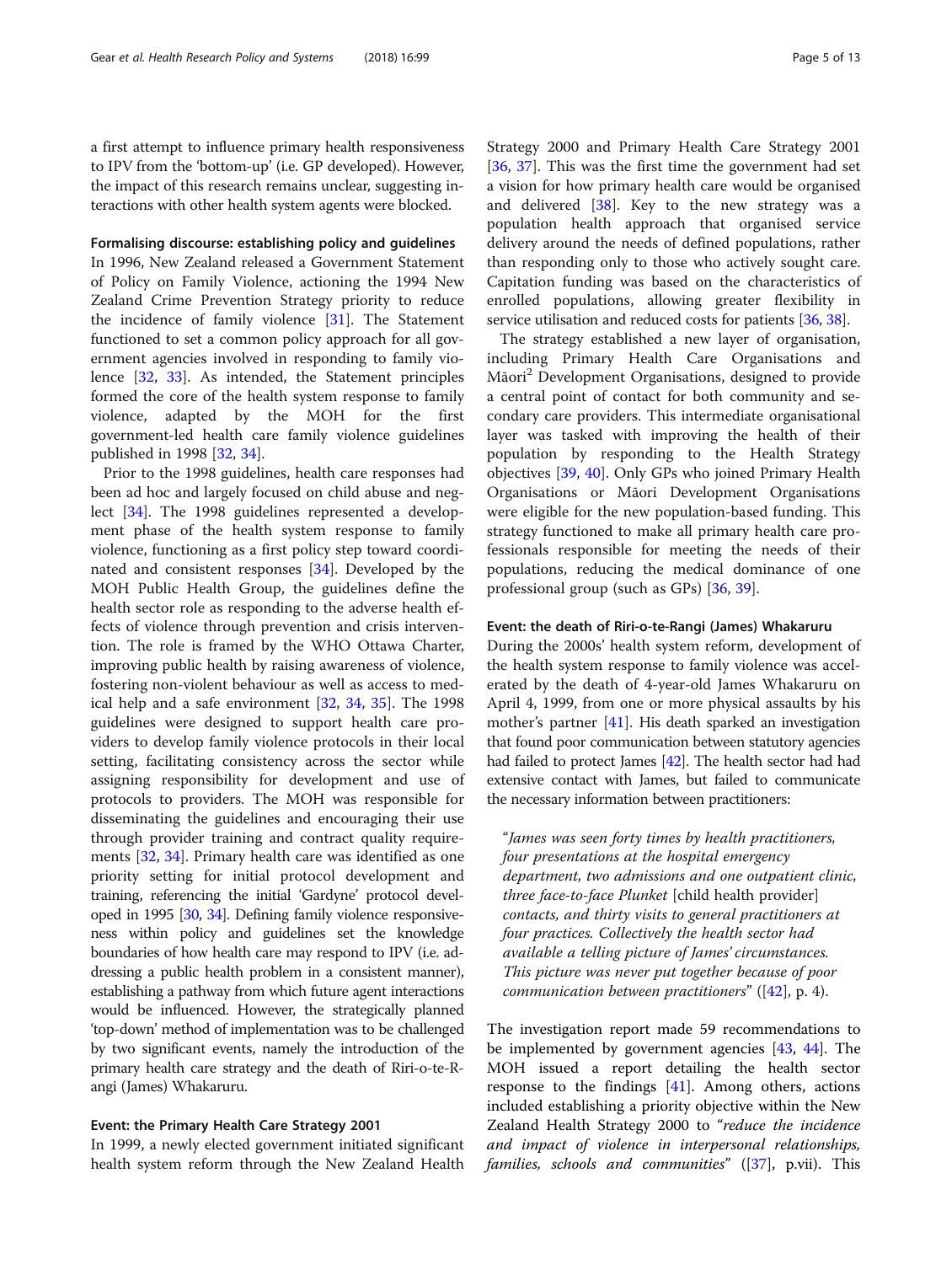objective was important as it directed the health sector to focus on actions to increase family violence responsiveness. It also set an expectation that newly formed DHBs (established in 2001) would implement family violence programmes based on the guidelines [[45](#page-11-0)].

James' death and the investigation recommendations directed the focus of action toward responding to child abuse and neglect in hospital settings, unintentionally suspending action in primary health care. The 1998 guidelines were to be implemented, hospital-based policies on child abuse management reviewed, a national policy on the use of skeletal surveys for non-accidental injury implemented, and national child abuse and neglect guidelines and training developed. Notably, the report observed the difficulty of GPs in gaining oversight of James' social circumstances; this appeared unaddressed by the Ministry [\[41](#page-11-0)].

The events stemming from James's death forced health-system agents to co-evolve. The Health Strategy objective shifted the responsibility of implementing a response from individual health care providers to the level of DHBs. The recommendations held the MOH responsible for developing national child abuse and neglect guidelines. At the same time, the introduction of the Health Strategy and Primary Health Care Strategy made health providers responsible for reducing the incidence and impact of interpersonal violence within their populations while initiating significant organisational reform across the sector, particularly within primary health care [[36](#page-11-0), [37](#page-11-0)]. It can be argued that the simultaneous introduction of the Health Strategy objective and organisational reform had a negative influence on the uptake of family violence responsiveness in primary health care, an unintended consequence.

# Introducing discourse: the Violence Intervention Project

To support DHBs in actioning the Health Strategy objective, the MOH published a Toolkit in 2001 suggesting how the health sector could respond to "interpersonal violence" ([[46](#page-11-0)], p. 4). Similar to the 1998 guidelines, the Toolkit was framed by public health noting that interpersonal violence is common, associated with significant health effects and high health care utilisation and costs [\[45,](#page-11-0) [46\]](#page-11-0). The Toolkit encouraged DHBs to reduce interpersonal violence through the use of population-based strategies (i.e. health promotion activities) and family violence interventions to identify, assess and refer those experiencing violence [\[45,](#page-11-0) [46\]](#page-11-0). Again, primary health care was identified as one of ten target services where disproportionate numbers of people experiencing family violence may present [[46](#page-11-0)]. The Toolkit also promoted creating institutional change by adopting a systems approach to strengthen health care responses to family violence [\[46\]](#page-11-0). As such, it introduced the MOH Family Violence Intervention Project as the focus of the health sector response to interpersonal violence. With the introduction of the Violence Intervention Project, the health system response moved into an implementation phase. The Project aimed to develop the 1998 guidelines alongside three major objectives of (1) establishing practice procedures (or protocols) to identify, assess and refer victims of family violence, (2) funding health professional training and (3) piloting DHB implementation of the 1998 guidelines. This work was supported intersectorally by the launch of the first New Zealand Family Violence Prevention Strategy 'Te Rito' by the Ministry of Social Development in 2002 [[47](#page-11-0), [48](#page-11-0)], and later a cross-government Taskforce for Action on Violence within Families established in 2005 [\[49](#page-11-0)]. This progress was reinforced by the publication of family violence intervention guidelines.

#### Event: new guidelines

In 2002, the Family Violence Intervention Guidelines: Child and Partner Abuse (2002 guidelines) were published, fulfilling the first objective of the Violence Intervention Project and the recommendations for national child abuse and neglect guidelines and training [[41](#page-11-0), [50](#page-11-0)]. The 2002 guidelines are described as a practical tool for assisting health professionals to identify and respond to family violence through a six-step model in conjunction with 'train-the-trainer' workshops, facilitated by the Violence Intervention Project, fulfilling the second objective of the Violence Intervention Project [\[45,](#page-11-0) [50](#page-11-0)]. Written generically, the 2002 guidelines were designed to be applicable to diverse health care professions and settings with an expectation of profession-specific adaptations in due course [\[50](#page-11-0)].

The 2002 guidelines functioned as a fundamental part of the health system response to family violence. Along with the Health Strategy objective, it was expected that all DHBs would work towards implementing the guidelines [[45,](#page-11-0) [51\]](#page-11-0). Internationally, health care responses historically focused on addressing child abuse and neglect. Uniquely, the 2002 guidelines extended the focus of the recommendations by recognising the high co-occurrence between IPV and child abuse and neglect, seeking to guide an integrated response [[51\]](#page-11-0). 'Refreshed' guidelines were published in 2016, aligning with updated policy, research and practice information [\[7](#page-10-0), [52\]](#page-11-0). Rather than being adaptable to different settings, the refreshed guidelines strongly advocated for a 'whole of system' approach to family violence intervention and assessment. They note the growing efforts to address family violence in primary health care and place 'increased emphasis' on planning care transitions, such as between secondary and primary health care ([\[7](#page-10-0)], p. 1). Nevertheless, primary health care professionals considered the guidelines not applicable to primary health care settings. It could be argued that this stance emerged from agent interactions following James' death, which directed action toward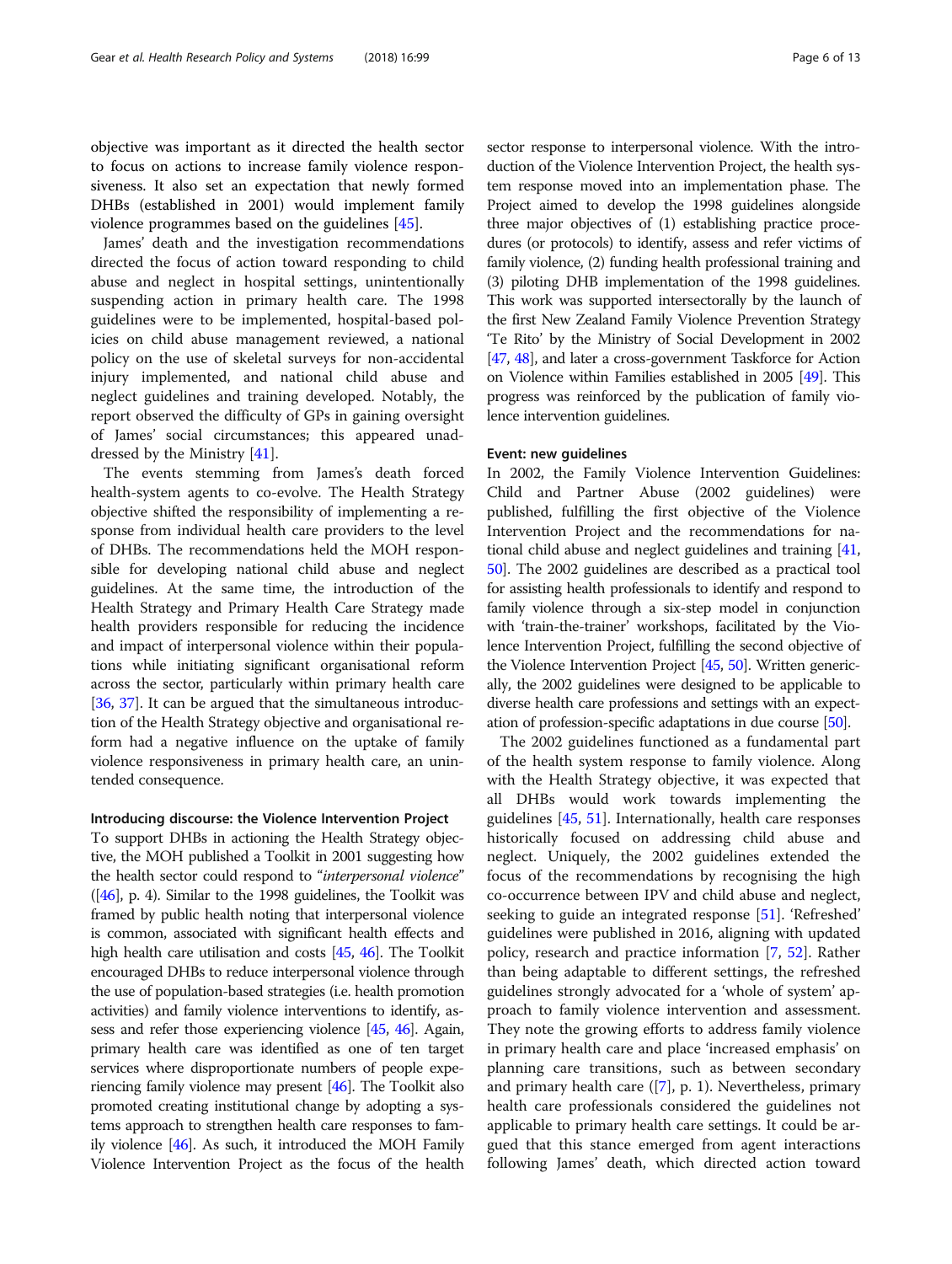hospital settings and unintentionally suspended action in primary health care.

# Competing discourse: GP dissent

In 2002, the guidelines were endorsed by a number of health and social organisations, but notably excluded the Royal New Zealand College of General Practitioners, a leading professional body of GPs [[50](#page-11-0)]. The Royal New Zealand College of General Practitioners declined to endorse both the 2002 and the refreshed 2016 guidelines due to a concern that:

"The Guideline is aimed at secondary care which sees only a small portion of those with family violence as an issue, and where doctors are largely uninvolved in programme implementation. […] We know that 80% of women and families are seen in general practice every year, and primary care doctors and nurses have the skills and opportunity to routinely enquire in the context of a safe and trusted environment and relationship" ([[52](#page-11-0)], p. 26).

In 2003, the Royal New Zealand College of General Practitioners led the publication of a general practice 'resource' for responding to IPV [\[53](#page-11-0), [54](#page-11-0)]. Although not indicated in print, the resource was adapted from the 2002 guidelines to be general practice relevant, providing a practical toolkit of knowledge and skills to support IPV responses in practice, alongside training (Healy C, Personal communication). As such, the resource functions as an educational point of reference for responding to victims of violence, rather than a protocol. The MOH contracted Medical Sexual Assault Clinicians Aotearoa (an expert body in sexual assault/abuse medicine) to deliver training to GPs and practice nurses, referencing both the 2002 guidelines and the general practice resource [\[55](#page-11-0)]. However, due to a lack of supporting infrastructure (e.g. a dissemination strategy), delivery of training was limited to interested primary health care audiences (Healy C, Personal communication). In contrast, hospital settings received ongoing nationally standardised training sessions, which increasingly became mandatory for DHB clinicians following the launch of the Violence Intervention Programme in 2007 [\[56](#page-11-0)]. The lack of endorsement of what became a foundational piece of the health system response to family violence served to further limit the participation of primary health care as the health system response moved into an implementation phase.

# Reinforcing discourse: the Violence Intervention Programme

The Violence Intervention Project was pilot tested in four hospital settings, between 2002 and 2007, fulfilling

the third implementation objective set in 2001. The pilot sites were selected based on the involvement of those who were championing the Violence Intervention Project to date (including the DHB cited in the death of James Whakaruru) (Koziol-McLain J, Personal communication). This method created a significant, though unintended, gap as no primary health care pilot sites were included [[45\]](#page-11-0). In 2007, following significant progress by the pilot sites, the Violence Intervention Project was formally launched by the MOH as the Violence Intervention Programme supported by Vote Health funding [[56](#page-11-0)–[58](#page-11-0)]. Following the DHB Toolkit, the Violence Intervention Programme was premised on a standardised systems approach seeking to "reduce and prevent the health impacts of violence and abuse through early identification, assessment and referral of victims presenting to health services"  $(56)$ , p. 1). Implementation of the 2002 guidelines (not endorsed by the Royal New Zealand College of General Practitioners) was central to the programme, supported by nationally standardised training for hospital settings, DHB family violence coordinators, resources, technical advice and national networking [\[59\]](#page-11-0). Uniquely, the MOH commissioned a comprehensive external longitudinal evaluation of the Violence Intervention Programme, led by the Auckland University of Technology Centre of Interdisciplinary Trauma Research [\[51](#page-11-0)]. Evaluation reports functioned to provide DHBs and the MOH detailed implementation information nationally, significantly contributing to the direction of the health system response to family violence [[7\]](#page-10-0). However, despite the Violence Intervention Programme aim of work across DHBs (inclusive of primary health care settings), service delivery and evaluation was contracted to six target settings, namely emergency, child health, maternity, sexual health, mental health, and alcohol and drug abuse [\[59](#page-11-0)]. This directed the focus of implementation to those services, creating a gap in other services such as primary health care. The continued use of the term DHB served to obscure the absence of work occurring in primary health care settings (Healy C, Personal communication).

The Violence Intervention Programme evaluation was also limited in measuring work within primary health care. The partner abuse audit tool used to measure implementation was modified from a United States tool designed to measure hospital-based domestic violence programmes, which did not include indicators for primary health care [[60](#page-11-0), [61\]](#page-11-0). While early evaluation reports reflect the Violence Intervention Programme's intention to include GPs in training [\[45](#page-11-0), [62](#page-11-0)], further information on this work is not given in reports from 2007 onward, suggesting a lack of engagement from either the Violence Intervention Programme, GPs or both. Nevertheless, evaluation reports consistently noted the need to include primary health care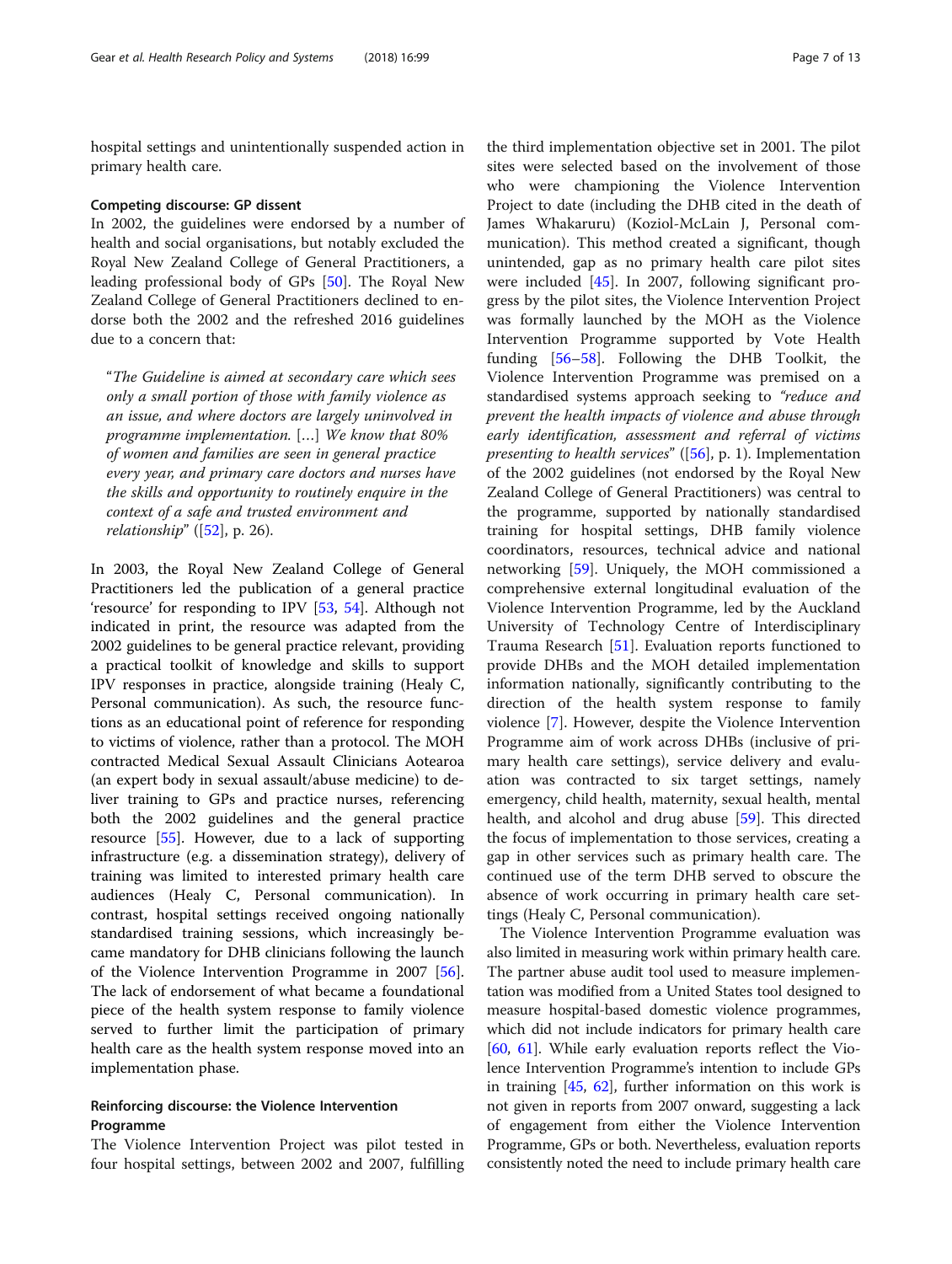settings to achieve family violence prevention targets [[8,](#page-10-0) [45](#page-11-0), [56,](#page-11-0) [58,](#page-11-0) [59](#page-11-0), [62](#page-11-0)]. In 2012, it was noted that primary health care family violence programmes were being introduced opportunistically in some DHB regions [\[5,](#page-10-0) [8](#page-10-0)]. However, the contract for and design of the Violence Intervention Programme evaluation prevented this work being captured, limiting an understanding of responses to family violence within the primary health care sector. Primary health care participation in the health system response was further challenged with the election of a new government.

## Event: a change in political ideology

In 2008, the population health approach was diluted by a newly elected government that sought to improve health service performance through an 'investment approach'. Applied more widely than health care, the investment approach uses data to decide which public services provide longer term returns on investment [\[63](#page-11-0)]. For health care, the investment approach uses data to fund services that perform well with the rationale that we may then better respond to high-need populations to avert even higher long-term costs [\[64](#page-11-0)]. This created a heavy focus on achieving a select few health system targets instead of enabling agents to identify and respond to population needs and risks [\[65](#page-11-0)]. The investment approach seriously limited the ability of general practice to innovate responses to health issues beyond the target foci [\[5](#page-10-0)]. The shift to the investment approach was heavily criticised as short-sighted [\[65](#page-11-0), [66\]](#page-11-0), as a weak population health focus unintentionally marginalises primary health care (essential to delivering population health), increasing potential for health inequity [[67,](#page-11-0) [68](#page-11-0)]. As responding to family violence was not a health target, the new performance approach to health care undervalued and indirectly undermined primary health care agent interactions seeking to progress responsiveness.

# Competing discourse: supporting a primary health care family violence response

The gap in knowledge and support for a primary health care response was initially identified in 2005 [\[69](#page-11-0)]. In 2008, the MOH provided Violence Intervention Programme evaluation funding to develop an evaluation tool to guide family violence responsiveness in primary health care settings [[70](#page-11-0), [71](#page-11-0)]. The Centre of Interdisciplinary Trauma Research modified a United States primary health care quality assessment tool for the New Zealand context and piloted it within six volunteer primary health care sites [[71,](#page-11-0) [72](#page-11-0)]. Following the Violence Intervention Programme, the tool advocated for a systems approach to support primary health care settings in implementing family violence intervention practices [[71\]](#page-11-0). The tool was made freely available, though no resources to support implementation (i.e. funding) were

provided and dissemination to primary health care audiences was limited.

In 2012, capitalising on building momentum in the sector and the evaluation tool, the Centre of Interdisciplinary Trauma Research, utilising additional funds provided by the MOH, hosted a meeting for primary health care professionals interested in developing a formal response to family violence. Delegates formed a National Network that developed five recommendations to progress family violence responsiveness in primary health care. The report of the meeting emphasised a critical need to support the growing momentum of primary health care professionals responding to those experiencing family violence. However, a government-directed focus on specific health targets, a lack of MOH funding and appointed leadership for responding to family violence within primary health care and no linkage to policy advocacy within the MOH, meant the report remained unpublished, limiting its influence within the sector.

Alongside the National Network, the Centre of Interdisciplinary Trauma Research led a follow-up evaluation of three of the six original pilot sites in 2012 [[5](#page-10-0)]. Given the limited understanding of how to integrate responses to family violence within health care systems internationally, the published findings shared the experience of pilot site development, demonstrating the challenge of implementing a complex intervention within a complex setting. Notably, each of the pilot sites had successfully acquired fixed-term funding to support response development [[5\]](#page-10-0). The paper strongly supported a systems approach to family violence responsiveness, shaped by the use of the evaluation tool as well as the simultaneous effective implementation of the Violence Intervention Programme. It proposed the use of complexity theory to explore why quality improvement methods (i.e. the evaluation tool) may effect minimal change [\[5](#page-10-0)]. Nevertheless, the new investment approach to health care blocked the progress of these initiatives.

## Competing discourse: responsiveness to Māori

In 2013, the Māori Reference Group for the Taskforce for Action on Violence within Families [[73,](#page-11-0) [74](#page-11-0)] published the second E Tu Whānau: Programme of Action for Addressing Family Violence (E Tu Whānau). E Tu Whānau is a key policy document addressing issues of violence for Māori who, as a colonised population, are over-represented in poor social and health outcomes, including family violence prevalence and deaths [[75\]](#page-11-0). E Tu Whānau provides a framework for government and Māori to work together to improve outcomes for Māori over a 5-year period. As a guiding document, E Tu Whānau functions to articulate and formalise the belief that Māori can successfully address violence within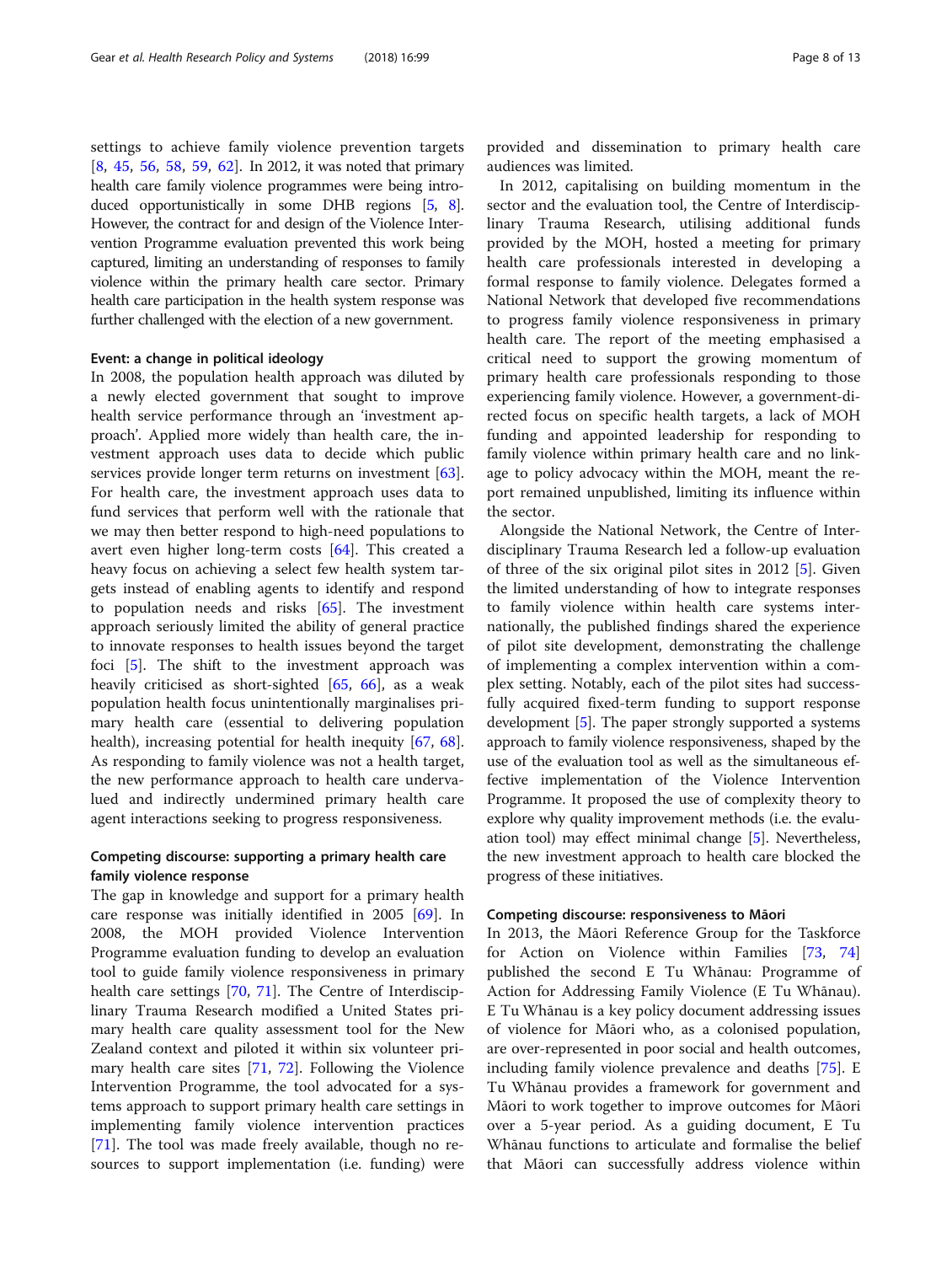Whānau utilising Māori strengths, opening space for Māori to lead design and implementation of their own solutions to violence [\[74](#page-11-0), [76](#page-11-0), [77](#page-11-0)]. In 2010, the MOH provided additional funding and resources to improve Violence Intervention Programme responsiveness to Māori [[59,](#page-11-0) [78\]](#page-11-0). However, we did not find an indication of interaction between E Tu Whānau and the Violence Intervention Programme within policy or strategy documents. How E Tu Whānau shapes policy and practice for family violence responsiveness within primary health care remains to be seen.

# Constructing discourse: reframing the approach

In 2014, a cross-government package to reduce family violence and a Ministerial Group on Family Violence and Sexual Violence were established [\[79,](#page-11-0) [80](#page-11-0)]. The Ministerial Group was tasked with leading a work programme to "achieve an integrated system for preventing and responding to family and sexual violence" ([\[80](#page-11-0)], p. 3) involving all agencies, led by Ministers of Justice and Social Development. Concurrently, the Family Violence Death Review Committee, tasked with investigating how to reduce the number of family violence deaths, published their fourth annual report [[81\]](#page-11-0). Alongside other recommendations, the fourth report added to the momentum in the primary health care sector, specifically highlighting GPs as a consistent and frequent point of contact for families over time and recommending GPs as one of three professional groups in need of education and training. The report also encouraged the extension of the Violence Intervention Programme within primary health care [[81\]](#page-11-0). Drawing on this support, the Royal New Zealand College of General Practitioners cited the Family Violence Death Review Committee report as evidence in their decision to decline endorsement of the 2016 guidelines [\[52\]](#page-11-0). At the same time, the Family Violence Death Review Committee published their fifth report proposing a new 'Integrated Safety System' recommending a nationally funded systems approach to the Violence Intervention Programme within primary health care [\[82](#page-11-0)]. Notably, the Family Violence Death Review Committee's work was not reflected within the 'refreshed' Health Care Strategy (2016), which does not specifically address family violence [\[64](#page-11-0), [83](#page-11-0)]. It was also not reflected in the revised 2016 Royal New Zealand College of General Practitioners quality standards for general practice. Participating in "health sector family violence programmes" is included in the standards as an "advanced and aspirational-only indicator" that high-performing general practices may use to voluntarily develop their services ([\[84\]](#page-11-0), p. 170).

In 2017, the Ministerial Group published a Family Violence Risk Assessment and Management Framework alongside a Family Violence, Sexual Violence and Violence within Whānau: Workforce Capability Framework [[85,](#page-11-0) [86](#page-12-0)].

These documents seek to establish a common and consistent approach to family violence across all agencies, services and practitioners as well as a minimum base level of provider knowledge, skills and behaviour needed to respond effectively to those experiencing violence. The documents position health care providers as a 'generalist agency, which, ' as a 'primary responder', is tasked with identifying or responding to a disclosure of family violence and facilitating access to services who can help. Notably, the Risk Assessment and Management Framework only requires health professionals to identify and refer family violence, and excludes risk assessment and safety planning, arguably a large practice gap in an effective and sustainable primary health care response [\[19,](#page-10-0) [87\]](#page-12-0). When consulted on the development of the Risk Assessment and Management Framework in 2016, The Royal New Zealand College of General Practitioners advocated that "the health sector should be leading (or at least much more involved in) this work, and that GPs must be included throughout its continued deve-lopment" [[88\]](#page-12-0). Fortunately, the Ministerial frameworks are considered foundational and are intended to be adapted over time [\[85](#page-11-0), [86\]](#page-12-0). One could argue that the intent of these documents to implement a common and consistent approach across agencies is the most prominent sign of progress on the pathway initiated by the 1996 Government Statement of Policy on Family Violence and the 1998 guidelines. Despite efforts to redirect the system to be more responsive, the minimal inclusion of health care in the cross-government package to reduce family violence suggests patterns of interaction between agents have not shifted sufficiently to allow emergence of a dominant discourse promoting health care responsiveness to family violence, particularly within the primary health care sector. Strongly competing discourses function to block sustainable and effective primary health care responses to IPV.

# **Discussion**

Integrating an effective and sustainable response to IPV has proven a persistent and complex problem for health systems and settings internationally [\[4](#page-10-0), [5](#page-10-0)]. Over the last two decades primary health care in New Zealand has consistently been identified as a priority setting where disproportionate numbers of people experiencing IPV may present. Yet, the sector continues to be under-utilised in the work to reduce family violence, diminishing the potential for a whole of health system approach to family violence. Complexity theory has enabled us to explore what affects a sustainable response to IPV within New Zealand's primary health care settings. Reconceptualising the research problem as a complex adaptive system calls attention to how interaction between system agents with these documents leads to the emergence of discourse influencing IPV responsiveness. We analysed the function(s) of different policy,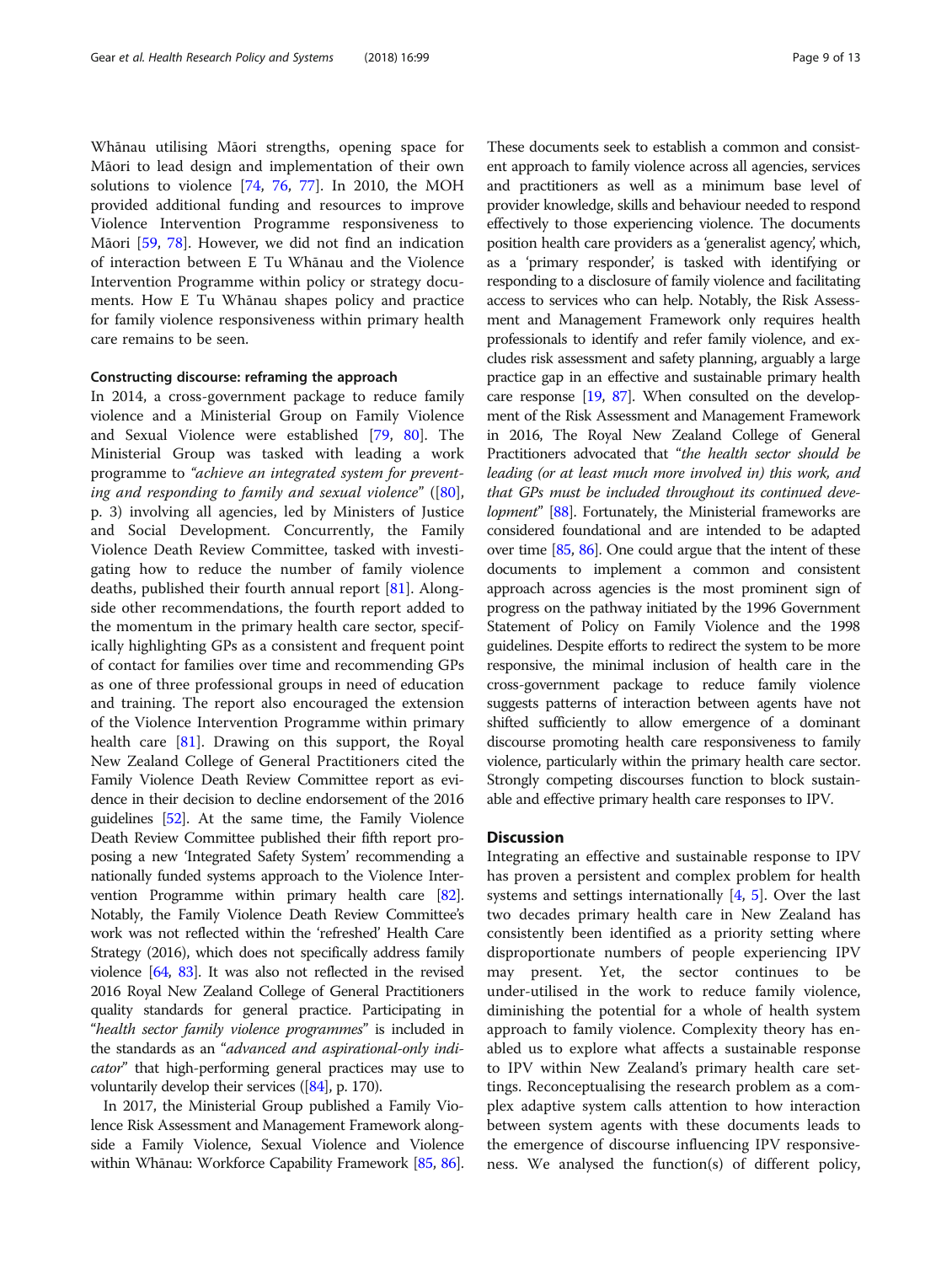strategy, guideline and evaluation documents to map out how these patterns of interaction have self-organised in a way that limits the participation of primary health care in the health system response to IPV. Our analysis emphasised system gaps, unintended consequences and implications for establishing a whole system approach to family violence across both secondary and primary health care.

In particular, we call attention to three system interactions that are currently challenging a sustainable response to IPV in primary health care. First, health care responses to IPV are consistently situated within a public health approach, tasked with preventing the adverse health effects of violence [[2](#page-10-0)]. However, since the Health Strategy 2000, IPV has not been recognised as a determinant of ill-health within key documents that guide health care service delivery [\[37\]](#page-11-0). The absence of the Violence Intervention Programme within primary health care amplifies this gap for primary health care professionals. This paper illustrates the lack of consistency across system agents in recognising IPV as a key determinant of ill-health over time.

Second, and related to the first, is the absence of a policy directive requiring primary health care professionals to respond to IPV as a determinant of ill-health. Political commitment and leadership of the issue is necessary to ensure meaningful change, adequate funding and system coordination [[4,](#page-10-0) [5](#page-10-0), [89](#page-12-0)]. This paper illustrates how shifts in political ideology, e.g. from population-based health to an investment approach, curbed agent ability to respond to health issues outside of health target foci. It also curbed political and policy leadership of the issue, stalling use of the evaluation tool and the momentum of the National Network. Recognition of IPV as a determinant of ill-health is needed within health policy despite health system governance preferences.

Third, there is a lack of engagement at both organisational (such as the Royal New Zealand College of General Practitioners) and individual GP and practice nurse levels. New Zealand GPs hold a unique position in the health system, independent of public governance. This means that, despite political leadership, GPs are able to circumvent system hierarchy by adapting policy directives through implementation [[40\]](#page-11-0). This paper illustrates the ongoing GP opposition to MOH guidelines and associated training deemed inappropriate for, or unendorsed by, primary health care. Yet, by omission, the analysis also indicates a lack of response by the MOH to address these issues, and its consequent dampening effect on primary health care participation in the health-system response to family violence. Active MOH engagement with primary health care professionals appears to be needed to understand how responding to IPV in

This paper applied an innovative methodology to facilitate new understandings of a persistent and complex problem. However, our dataset was limited by its focus on documents that directly influenced IPV responsiveness in health care, omitting wider influences such as community responsiveness or gender equality. Further, analysis of interactions between agents was limited by a largely static view of the complexity provided by documents we selected within our study boundaries. Although complexity theory is useful in eliciting the complexities of the problem, it also means that interpretation will vary depending on the context in which they are read. We sought to call attention to agent interactions to open discussion on what they mean and how we might manipulate them to increase IPV responsiveness. Our next steps are to analyse interview data from front-line primary health care professionals on what occurs in practice. Combining these data sources will provide rich and diverse data in which we may explore and test for agent interaction pattern consistencies and inconsistencies that challenge or promote sustainable responses to IPV.

# Conclusions

Our use of complexity theory contributes an innovative perspective of an internationally complex problem. Yet, this is only one part of the complexity involved in implementing sustainable health care responses to IPV. Our implementation narrative exemplified the nature of sustainability as continuously emerging from the interaction between system agents, known or unknown. However, our analysis called attention to three system interactions critical to engaging the whole health system in responding to IPV. There is potential to intervene in these interactions to nudge the system in the desired direction, i.e. address IPV as a determinant of ill-health, establish a policy directive to respond to IPV, and engage with the primary health care sector to promote IPV as a determinant of ill-health. New Zealand holds a leading international role on responding to family violence in health care. Given the complexity of developing and implementing sustainable health care responses to IPV, this paper contributes valuable insights for the international health care community involved in responding to IPV.

# **Endnotes**

<sup>1</sup>IPV is but one part of violence within familial relationships that we refer to as family violence. <sup>2</sup>

<sup>2</sup>Indigenous people of New Zealand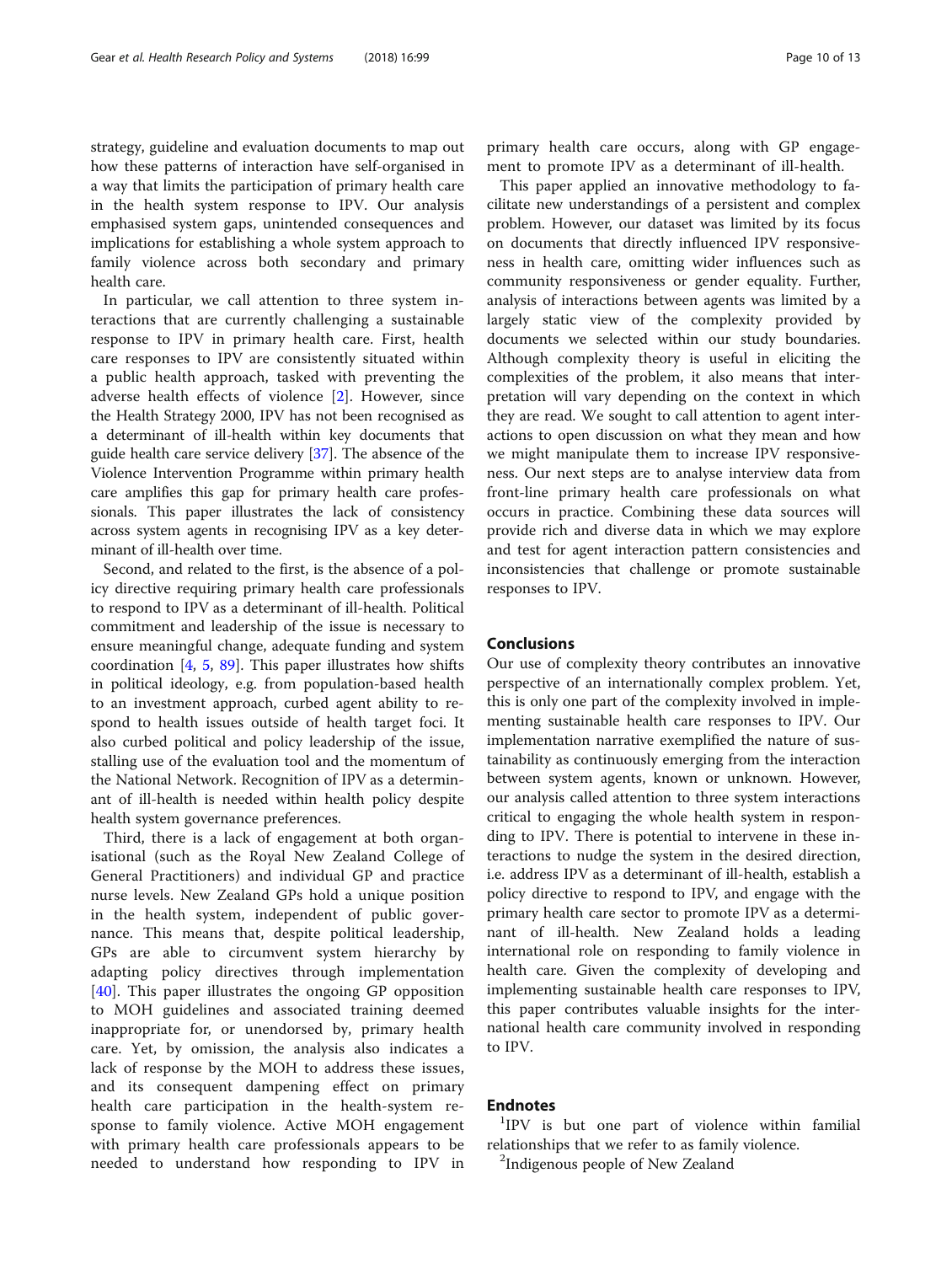## <span id="page-10-0"></span>Acknowledgements

The authors are thankful to Ngāti Ranginui Kaumatua Tamati Tata, Dr Clare Healy and Dr Anna Rolleston for ongoing research advice and guidance.

## Funding

This work was supported by an Auckland University of Technology Vice Chancellor Scholarship [no grant number]. The funder had no role in the design of the study, data collection, analysis or reporting.

#### Availability of data and materials

All data generated or analysed during this study are included in this published article.

## Authors' contributions

CG conducted data collection and analysis under supervision by JKM and EE. CG was the main manuscript writer. All authors read and approved the final manuscript.

#### Ethics approval and consent to participate

Not applicable.

## Consent for publication

Not applicable.

### Competing interests

The authors declare that they have no competing interests.

# Publisher's Note

Springer Nature remains neutral with regard to jurisdictional claims in published maps and institutional affiliations.

#### Author details

<sup>1</sup>Centre for Interdisciplinary Trauma Research, Auckland University of Technology, Private Bag 92006, Auckland 1142, New Zealand. <sup>2</sup>School of Government, Victoria University of Wellington, PO Box 600, Wellington 6140, New Zealand.

#### Received: 27 May 2018 Accepted: 24 September 2018 Published online: 19 October 2018

#### References

- 1. World Health Organization. Primary Health Care Now More Than Ever. [http://](http://www.who.int/dg/speeches/2008/20081014/en/) [www.who.int/dg/speeches/2008/20081014/en/.](http://www.who.int/dg/speeches/2008/20081014/en/) Accessed 10 May 2017.
- 2. World Health Organization. Prevention of Violence: Public Health Priority (WHA49.25). <http://www.who.int/iris/handle/10665/179463>. Accessed 17 May 2017.
- 3. World Health Organization. Responding To Intimate Partner Violence and Sexual Violence Against Women: WHO Clinical and Policy Guidelines. Geneva: WHO; 2013.
- 4. Garcia-Moreno C, Hegarty K, d'Oliveira AF, Koziol-McLain J, Colombini M, Feder G. The health-systems response to violence against women. Lancet. 2015;385(9977):1567–79. [https://doi.org/10.1016/s0140-6736\(14\)61837-7.](https://doi.org/10.1016/s0140-6736(14)61837-7)
- 5. Gear C, Koziol-McLain J, Wilson D, Clark F. Developing a response to family violence in primary health care: The New Zealand experience. BMC Fam Pract. 2016;17:115. [https://doi.org/10.1186/s12875-016-0508-x.](https://doi.org/10.1186/s12875-016-0508-x)
- 6. Young-Wolff KC, Kotz K, McCaw B. Transforming the health care response to intimate partner violence: Addressing "wicked problems". JAMA. 2016; 315(23):2517–8. <https://doi.org/10.1001/jama.2016.4837>.
- 7. Fanslow J, Kelly P. Ministry of Health. Family Violence Assessment and Intervention Guidelines: Child Abuse and Intimate Partner Violence. Wellington: Ministry of Health; 2016.
- 8. Koziol-McLain J, Gear C. Hospital Responsiveness to Family Violence: 96 Month Follow-up Evaluation. Auckland: Interdisciplinary Trauma Research Centre, Auckland University of Technology; 2012.
- 9. Parliament of New Zealand. New Zealand Health System Reforms. [https://](https://www.parliament.nz/resource/en-NZ/00PLSocRP09031/9772cc5da74650da549200e3627fef0ef46c5fa7) [www.parliament.nz/resource/en-NZ/00PLSocRP09031/](https://www.parliament.nz/resource/en-NZ/00PLSocRP09031/9772cc5da74650da549200e3627fef0ef46c5fa7) [9772cc5da74650da549200e3627fef0ef46c5fa7](https://www.parliament.nz/resource/en-NZ/00PLSocRP09031/9772cc5da74650da549200e3627fef0ef46c5fa7). Accessed 21 Mar 2017.
- 10. Government of New Zealand. Primary Health Care Services Funding and Contracting. [https://www.health.govt.nz/our-work/primary-health-care/primary](https://www.health.govt.nz/our-work/primary-health-care/primary-health-care-services-funding-and-contracting)[health-care-services-funding-and-contracting](https://www.health.govt.nz/our-work/primary-health-care/primary-health-care-services-funding-and-contracting). Accessed 26 Apr 2018.
- 11. Government of New Zealand. Overview of the Health System. [https://www.](https://www.health.govt.nz/new-zealand-health-system/overview-health-system) [health.govt.nz/new-zealand-health-system/overview-health-system](https://www.health.govt.nz/new-zealand-health-system/overview-health-system). Accessed 14 Aug 2018.
- 12. McLean C, Koziol-McLain J, Garrett N. Health Response to Family Violence: 2015 Violence Intervention Programme Evaluation. Auckland: Centre for Interdisciplinary Trauma Research, Auckland University of Technology; 2015.
- 13. McDaniel RR Jr, Driebe DJ, Lanham HJ. Health care organizations as complex systems: New perspectives on design and management. Adv Health Care Manag. 2013;15:3–26. [https://doi.org/10.1108/S1474-](https://doi.org/10.1108/S1474-8231(2013)0000015007) [8231\(2013\)0000015007](https://doi.org/10.1108/S1474-8231(2013)0000015007) Emerald Group Publishing Limited, Bradford.
- 14. Tenbensel T. Complexity and health policy. In: Geyer R, Cairney P, editors. Handbook on Complexity and Public Policy. Cheltenham: Edward Elgar Publishing; 2015. p. 369–83.
- 15. Thompson DS, Fazio X, Kustra E, Patrick L, Stanley D. Scoping review of complexity theory in health services research. BMC Health Serv Res. 2016;16: –87. [https://doi.org/10.1186/s12913-016-1343-4.](https://doi.org/10.1186/s12913-016-1343-4)
- 16. Khan S, Vandermorris A, Shepherd J, Begun JW, Lanham HJ, Uhl-Bien M, Berta W. Embracing uncertainty, managing complexity: Applying complexity thinking principles to transformation efforts in health care systems. BMC Health Serv Res. 2018;18:192. <https://doi.org/10.1186/s12913-018-2994-0>.
- 17. McDaniel RR Jr, Driebe DJ. Complexity science and health care management. In: Friedman LH, Goes J, Savage GT, editors. Advances in Health Care Management. Bradford: Emerald Group Publishing Limited; 2001. p. 11–36. [https://doi.org/10.1016/S1474-8231\(01\)02021-3](https://doi.org/10.1016/S1474-8231(01)02021-3).
- 18. Gear C, Eppel E, Koziol-Mclain J. Advancing complexity theory as a qualitative research methodology. Int J Qual Methods. 2018;17(1): 160940691878255. <https://doi.org/10.1177/1609406918782557>.
- 19. Gear C, Eppel E, Koziol-Mclain J. Utilizing complexity theory to explore sustainable responses to intimate partner violence in health care. Public Manag Rev. 2018;20(7):1052–67. [https://doi.org/10.1080/](https://doi.org/10.1080/14719037.2017.1364407) [14719037.2017.1364407.](https://doi.org/10.1080/14719037.2017.1364407)
- 20. The "Five Graces Group", Beckner C, Blythe R, Bybee J, Christiansen MH, Croft W, Ellis NC, Holland J, Ke J, Larsen-Freeman D, et al. Language is a complex adaptive system: Position paper. Lang Learn. 2009;59(s1):1–26. <https://doi.org/10.1111/j.1467-9922.2009.00533.x>.
- 21. Larsen-Freeman D, Cameron L. Complex Systems and Applied Linguistics. Oxford: Oxford University Press; 2008.
- 22. Rapley T. Doing Conversation, Discourse and Document Analysis; 2007. [https://au.sagepub.com/en-gb/oce/doing-conversation-discourse-and](https://au.sagepub.com/en-gb/oce/doing-conversation-discourse-and-document-analysis/book225076)[document-analysis/book225076](https://au.sagepub.com/en-gb/oce/doing-conversation-discourse-and-document-analysis/book225076), <https://doi.org/10.4135/9781849208901>. Accessed 9 Oct 2018.
- 23. Potter J, Hepburn A. Discursive constructionism. In: Holstein AJ, Gubrium FJ, editors. Handbook of Constructionist Research. New York: Guilford Publications; 2014. p. 275–93.
- 24. Bowen GA. Document analysis as a qualitative research method. Qualit Res J. 2009;9(2):27–40. <https://doi.org/10.3316/QRJ0902027>.
- 25. Prior L. Repositioning documents in social research. Sociology. 2008;42(5): 821–36. [https://doi.org/10.1177/0038038508094564.](https://doi.org/10.1177/0038038508094564)
- 26. Shaw S, Elston J, Abbott S. Comparative analysis of health policy implementation: The use of documentary analysis. Policy Studies. 2004;25(4): 259–66. [https://doi.org/10.1080/0144287042000288451.](https://doi.org/10.1080/0144287042000288451)
- 27. Hawe P, Shiell A, Riley T. Theorising interventions as events in systems. Am J Community Psychol. 2009;43(3-4):267–76. [https://doi.org/10.1007/s10464-](https://doi.org/10.1007/s10464-009-9229-9) [009-9229-9](https://doi.org/10.1007/s10464-009-9229-9).
- 28. Rapport F, Clay-Williams R, Churruca K, Shih P, Hogden A, Braithwaite J. The struggle of translating science into action: Foundational concepts of implementation science. J Eval Clin Pract. 2018;24(1):117–26. [https://doi.org/](https://doi.org/10.1111/jep.12741) [10.1111/jep.12741.](https://doi.org/10.1111/jep.12741)
- 29. Elvidge J. Strengthening the Role of the GP in the Treatment of Family Violence. Auckland: Public Health Promotion Unit, Auckland Health care; 1996.
- 30. Gardyne H. The General Practitioner and Partner Abuse. Auckland: Auckland Health care; 1995.
- 31. Government of New Zealand. Crime Reduction Strategy 2/5. [https://www.](https://www.beehive.govt.nz/feature/crime-reduction-strategy-25) [beehive.govt.nz/feature/crime-reduction-strategy-25.](https://www.beehive.govt.nz/feature/crime-reduction-strategy-25) Accessed 10 Nov 2017.
- 32. Ministry of Health. Family Violence: Guidelines for Providers to Develop Practice Protocols. A Discussion Document. Wellington: Ministry of Health; 1997.
- 33. New Zealand Government. New Zealand Government Statement of Policy on Family Violence. Wellington: New Zealand Government; 1996.
- 34. Ministry of Health. Family Violence: Guidelines for Health Sector Providers to Develop Practice Protocols. Wellington: Ministry of Health; 1998.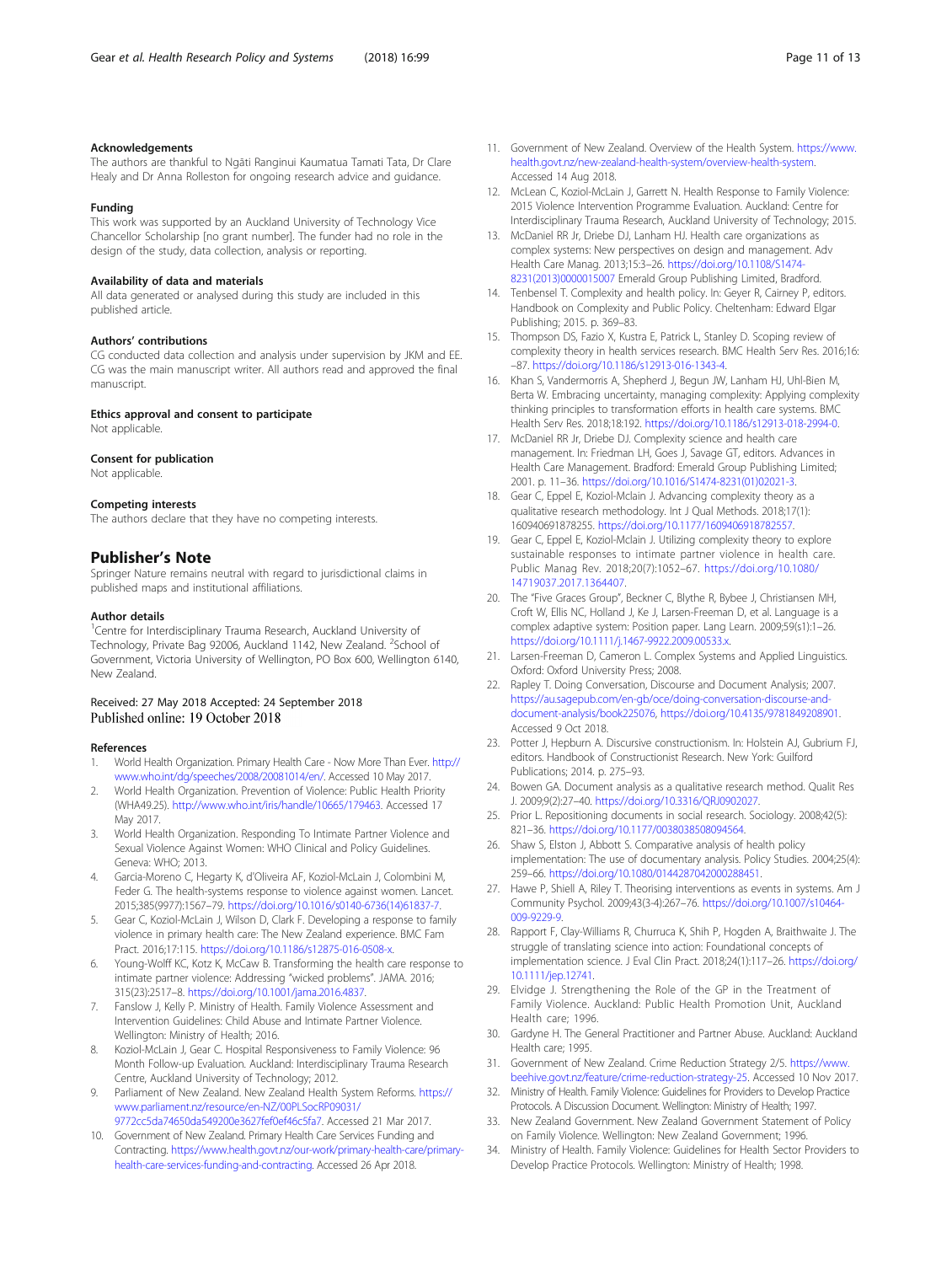- <span id="page-11-0"></span>35. World Health Organization. The Ottawa Charter for Health Promotion. [http://www.who.int/healthpromotion/conferences/previous/ottawa/en/.](http://www.who.int/healthpromotion/conferences/previous/ottawa/en/) Accessed 18 May 2017.
- 36. Ministry of Health. The Primary Health Care Strategy. Wellington: Ministry of Health; 2001.
- 37. Ministry of Health Manatū Hauora. The New Zealand Health Strategy. Wellington: Ministry of Health; 2000.
- 38. Government of New Zealand. Launch of Primary Health Care Strategy. <https://www.beehive.govt.nz/release/launch-primary-health-care-strategy-0>. Accessed 25 May 2017.
- 39. Gauld R. The unintended consequences of New Zealand's primary health care reforms. J Health Polit Policy Law. 2008;33(1):93–115. [https://doi.org/10.](https://doi.org/10.1215/03616878-2007-048) [1215/03616878-2007-048](https://doi.org/10.1215/03616878-2007-048).
- 40. Tenbensel T. Health system regionalization the New Zealand experience. Health care Papers. 2016;16(1):27–33.
- 41. New Zealand Government. Ministry Reacts to James Whakaruru Recommendations. Scoop Independent News; 2000. [http://www.scoop.co.](http://www.scoop.co.nz/stories/PA0006/S00570/ministry-reacts-to-james-whakaruru-recommendations.htm) [nz/stories/PA0006/S00570/ministry-reacts-to-james-whakaruru](http://www.scoop.co.nz/stories/PA0006/S00570/ministry-reacts-to-james-whakaruru-recommendations.htm)[recommendations.htm.](http://www.scoop.co.nz/stories/PA0006/S00570/ministry-reacts-to-james-whakaruru-recommendations.htm) Accessed 26 Jun 2017.
- 42. Office of the Commissioner for Children. Final report on the investigation into the death of Riri-o-te-Rangi (James) Whakaruru, born 13 June 1994, died 04 April 1999. Wellington: Office of the Commissioner for Children; 2000.
- 43. Government of New Zealand. James Whakaruru Report: Government Agency Responses. [https://www.beehive.govt.nz/release/james-whakaruru](https://www.beehive.govt.nz/release/james-whakaruru-report-government-agency-responses)[report-government-agency-responses](https://www.beehive.govt.nz/release/james-whakaruru-report-government-agency-responses). Accessed 26 Jun 2017.
- 44. Government Agencies Responding to Te Riri o te Rangi James Whakaruru report. [https://www.beehive.govt.nz/release/government-agencies](https://www.beehive.govt.nz/release/government-agencies-responding-te-riri-o-te-rangi-james-whakaruru-report)[responding-te-riri-o-te-rangi-james-whakaruru-report.](https://www.beehive.govt.nz/release/government-agencies-responding-te-riri-o-te-rangi-james-whakaruru-report) Accessed 26 Jun 2017.
- 45. Koziol-McLain J, Adams J, Davies E, Balzer R, Harvey S, Coben J. Hospital Responsiveness to Family Violence: 12 Month Follow-Up Evaluation. Auckland: Interdisciplinary Trauma Research Unit, Auckland Unviersity of Technology; 2006.
- 46. Ministry of Health. DHB Toolkit: Interpersonal Violence. Wellington: Ministry of Health; 2001.
- 47. Maharey S. Family Violence Prevention Strategy Launched. Wellington: Beehive; 2002. [https://www.beehive.govt.nz/release/family-violence](https://www.beehive.govt.nz/release/family-violence-prevention-strategy-launched)[prevention-strategy-launched.](https://www.beehive.govt.nz/release/family-violence-prevention-strategy-launched) Accessed 26 Jun 2017
- 48. Ministry of Social Development. Te Rito: New Zealand Family Violence Prevention Strategy. Wellington: Ministry of Social Development; 2002.
- 49. Government of New Zealand. Taskforce for Action on Violence Within Families. [https://www.msd.govt.nz/about-msd-and-our-work/work-programmes/](https://www.msd.govt.nz/about-msd-and-our-work/work-programmes/initiatives/action-family-violence/index.html) [initiatives/action-family-violence/index.html](https://www.msd.govt.nz/about-msd-and-our-work/work-programmes/initiatives/action-family-violence/index.html). Accessed 19 Mar 2018.
- 50. Fanslow J. Family Violence Intervention Guidelines: Child and Partner Abuse. Wellington: Ministry of Health; 2002.
- 51. Gulliver P, Fanslow J, Fleming T, Lucassen M, Dixon R. Uneven progress in exposure to violence at home for New Zealand adolescents 2001-2012: A nationally representative cross-sectional survey series. Aust N Z J Public Health. 2018;42(3):262–8. [https://doi.org/10.1111/1753-6405.12775.](https://doi.org/10.1111/1753-6405.12775)
- 52. Ministry of Health. Response to your Request for Official Information: H201700813. Wellington: Ministry of Health; 2017.
- 53. Clark F. Partner abuse: Recognition and management in general practice. N Z Fam Physician. 2003;30(4):273–7.
- 54. Ministry of Health. Recognising and Responding to Partner Abuse: A Resource for General Practice. Wellington: Ministry of Health; 2003.
- 55. Medical Sexual Assault Clinicians Aotearoa. <https://medsac.org.nz/>. Accessed 8 Nov 2017.
- 56. Koziol-McLain J, Garrett N, Gear C. Hospital Responsiveness to Family Violence: 48 Month Follow-Up Evaluation. Auckland: Interdisciplinary Trauma Research Unit, Auckland Unviersity of Technology; 2009.
- 57. Cabinet New Zealand. 2007 Budget Package: Health. Wellington: Cabinet New Zealand. p. 2007.
- 58. Koziol-McLain J, Adams J, Garrett N, Sharma P. Hospital Responsiveness to Family Violence: 30 Month Follow-Up Evaluation. Auckland: Interdisciplinary Trauma Research Unit, Auckland Unviersity of Technology; 2007.
- 59. Koziol-McLain J, Garrett N, Gear C. Hospital Responsiveness to Family Violence: 84 Month Follow-Up Evaluation. Auckland: Interdisciplinary Trauma Research Centre, Auckland Unviersity of Technology; 2011.
- 60. Partner Abuse Programme Evaluation. [https://niphmhr.aut.ac.nz/research](https://niphmhr.aut.ac.nz/research-centres/interdisciplinary-trauma-research-centre/family-violence/family-violence-project-evaluation#audit)[centres/interdisciplinary-trauma-research-centre/family-violence/family](https://niphmhr.aut.ac.nz/research-centres/interdisciplinary-trauma-research-centre/family-violence/family-violence-project-evaluation#audit)[violence-project-evaluation#audit](https://niphmhr.aut.ac.nz/research-centres/interdisciplinary-trauma-research-centre/family-violence/family-violence-project-evaluation#audit). Accessed 7 Dec 2017.
- 61. Coben JH. Measuring the quality of hospital-based domestic violence programs. Acad Emerg Med. 2002;9(11):1176–83. [https://doi.org/10.1197/](https://doi.org/10.1197/aemj.9.11.1176) [aemj.9.11.1176](https://doi.org/10.1197/aemj.9.11.1176).
- 62. Koziol-McLain J, Adams J, Neizert E, Davies E, Balzer R, Harvey S, Coben J. Hospital Responsiveness to Family Violence: Baseline Audit Findings. Auckland: Interdisciplinary Trauma Research Unit, Auckland Unviersity of Technology; 2004.
- 63. Big Data. [https://nzfamiliescommissioner.com/2016/08/08/big-data/#more-](https://nzfamiliescommissioner.com/2016/08/08/big-data/#more-134)[134.](https://nzfamiliescommissioner.com/2016/08/08/big-data/#more-134) Accessed 15 May 2017.
- 64. Minister of Health. New Zealand Health Strategy: Future direction. Wellington: Ministry of Health; 2016.
- 65. Matheson D, Loring B. Hitting the target and missing the point. Nurs N Z. 2011;17(10):18–9.
- 66. Ashton T, Tenbensel T. Health reform in New Zealand: short-term gain but long-term pain? Expert Rev Pharmacoecon Outcomes Res. 2012;12(5):579– 88. <https://doi.org/10.1586/erp.12.58>.
- 67. Gauld R. Health care System Restructuring in New Zealand: Problems and proposed solutions. APJHM. 2016;11(3):75–80.
- 68. Machtinger EL, Cuca YP, Khanna N, Rose CD, Kimberg LS. From treatment to healing: the promise of trauma-informed primary care. Womens Health Issues. 2015;25(3):193–197. doi[:https://doi.org/10.1016/j.whi.2015.03.008.](https://doi.org/10.1016/j.whi.2015.03.008)
- Adams J. Responding to Family Violence in Primary Care: A Quality Assurance and Evaluation Tool. Primary Focus 2: Moving in the Right Direction. Wellington: Interdisciplinary Trauma Research Unit; 2005.
- 70. Centre for Interdisciplinary Trauma Research. Primary Health Care Family Violence Responsiveness Evaluation Tool. Auckland: Centre for Interdisciplinary Trauma Research Auckland University of Technology; 2010.
- 71. Gear C, Koziol-McLain J, Wilson D, Rae N, Samuel H, Clark F, McNeill E. Primary health care response to family violence: A Delphi evaluation tool. Qual Prim Care. 2012;20(1):15–30.
- 72. Zink T, Fisher BS. Family violence quality assessment tool for primary care offices. Qual Manag Health Care. 2007;16(3):265–79. [https://doi.org/10.1097/](https://doi.org/10.1097/01.QMH.0000281063.22732.e5) [01.QMH.0000281063.22732.e5.](https://doi.org/10.1097/01.QMH.0000281063.22732.e5)
- 73. The Māori Reference Group for the Taskforce for Action on Violence within Families. E Tu Whānau: Programme of Action for Addressing Family Violence 2008–2013. Wellington: Family and Community Services, Ministry of Social Development. p. 2009.
- 74. The Māori Reference Group for the Taskforce for Action on Violence within Families. E Tu Whānau: Programme of Action for Addressing Family Violence 2013–2018. Wellington: Family and Community Services, Ministry of Social Development. p. 2013.
- 75. Wilson D. Transforming the normalisation and intergenerational whanau (family) violence. J Indig Wellbeing. Retrieved from [https://journalindigenouswellbeing.](https://journalindigenouswellbeing.com/journal_articles/transforming-the-normalisation-and-intergenerational-whanau-family-violence/) [com/journal\\_articles/transforming-the-normalisation-and-intergenerational](https://journalindigenouswellbeing.com/journal_articles/transforming-the-normalisation-and-intergenerational-whanau-family-violence/)[whanau-family-violence/](https://journalindigenouswellbeing.com/journal_articles/transforming-the-normalisation-and-intergenerational-whanau-family-violence/). Accessed 16 Mar 2018.
- 76. Dobbs T, Eruera M. Kaupapa Māori Wellbeing Framework: The Basis for Whānau Violence Prevention and Intervention. Auckland: New Zealand Family Violence Clearinghouse, University of Auckland; 2014.
- 77. Te Puni Kōkiri. Arotake tūkino whānau: Literature Review on Family Violence. Wellington: Te Puni Kōkiri; 2010.
- 78. Jigsaw, Ministry of Health. Increasing VIP Programmes' Responsiveness to Māori: A Whānau-Centred Approach for the VIP Programme. Wellington: Ministry of Health; 2014.
- 79. Protecting Families. [https://www.beehive.govt.nz/feature/protecting-families.](https://www.beehive.govt.nz/feature/protecting-families) Accessed 18 Jan 2018.
- 80. Ministerial Group on Family and Sexual Violence. Progress on the Work Programme of the Ministerial Group on Family Violence and Sexual Violence. Wellington: Cabinet Social Policy Committee; 2014.
- 81. Family Violence Death Review Committee. Fourth Annual Report: January 2013 to December 2013. Wellington: Health Quality & Safety Commission; 2014.
- 82. Family Violence Death Review Committee. Fifth Report: January 2014 to December 2015. Wellington: Health Quality & Safety Commission; 2016.
- 83. Minister of Health. New Zealand Health Strategy: Roadmap of Actions 2016. Wellington: Ministry of Health. p. 2016.
- 84. The Royal New Zealand College of General Practitioners. Aiming for Excellence: The RNZCGP standard for New Zealand general practice. Wellington: The Royal New Zealand College of General Practitioners; 2016.
- 85. Ministry of Justice. A Common Approach to Understanding Family Violence Risk Assessment and Management: A Discussion Document for Consultation. Wellington: Ministry of Justice; 2016.